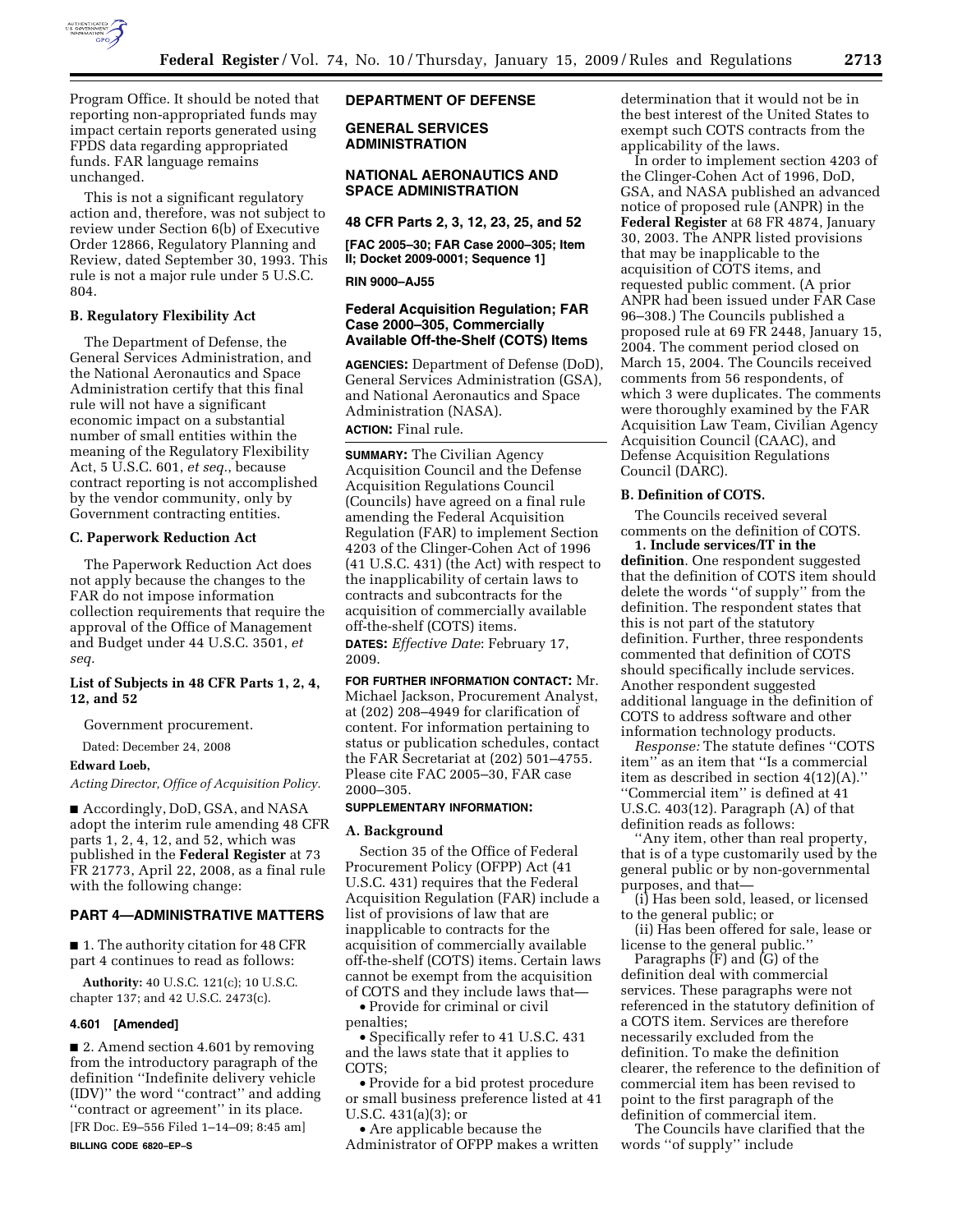''construction material''. Although the definition of ''construction materials'' states that they are ''supplies'', FAR Part 25 distinguishes between Buy American Act—Supplies (FAR Subpart 25.1) and Buy American Act—Construction materials (FAR Subpart 25.2). Therefore, this clarification is beneficial. The OFPP memorandum, dated February 14, 2008, specifically mentions waiver of the component test at 41 U.S.C. 10a (supply) and 10b (construction.)

Since the only laws waived are the component test of the Buy American Act and the recycled material estimate and certification, and no laws relating to FAR Part 27 have been waived, it is unnecessary to specifically mention information technology (IT) or software in the definition of COTS item.

**2. ''Without modification''**. One respondent considers the phrase ''without modification'' to be too restrictive. Some COTS products may require some type of modification to suit the intended use of the product.

*Response*: The phrase ''without modification'' is required by statute. However, the Councils have added ''under a contract or subcontract at any tier'' to clarify that whether an item is a COTS item is determined at the point of sale to the next higher tier subcontractor. This is consistent with the DoD definition of ''COTS item'' as applied to the waiver of specialty metals restrictions when acquiring COTS items. If a COTS item is accepted by the next high tier without modification, then any waiver applicable to COTS items is applicable to this item at the time of acceptance, even if it is subsequently modified. Although this distinction is not necessary in this particular rule, because both laws being waived apply only at the level of the prime contract, it is beneficial to keep this definition clear and consistent, in case a law is waived in the future that applies at the subcontract level. This intent to address COTS items at the subcontract level is demonstrated in section 804 of the National Defense Authorization Act for Fiscal Year 2008 (Pub. L. 110–181), which states in paragraph (b) (10 U.S.C. 2533b(h)) that ''This section does not apply to contracts or subcontracts for the acquisition of commercially available off-the-shelf items, as defined in section 35(c) of the Office of Federal Procurement Policy Act (41 U.S.C.  $431(c)$ ...".

**3. ''Sold in substantial quantities.''**  One respondent requests that this should be clarified, that it is not necessary that the contractor itself sells substantial quantities. Multiple vendors may sell the item in substantial

quantities in the commercial marketplace.

*Response*: This definition is statutory. There is nothing in the definition that implies that it is the contractor that must sell the item in substantial quantities in the commercial marketplace. The way the definition reads, the substantial quantities test does apply to the item, as suggested by the respondent.

**4. Incorporate definition of COTS into FAR 52.202–1, Definitions.** One respondent recommended that the definition of COTS item should be incorporated into FAR 52.202–1, Definitions, because the proposed rule added a cross reference in FAR 52.244– 6 to the definition of COTS item at FAR 52.202–1.

*Response*: This comment was correct at the time, but has been overtaken by events. First, the final rule does not make the proposed change to FAR 52.244–6. In addition, the clause at FAR 52.202–1 was rewritten under another case, so that it no longer contains a list of definitions. Rather, it refers to where definitions can be found and provides guidance as to which definitions apply, when a term is defined in more than one place.

**5. Subset of commercial items.** The proposed rule included in the definition of COTS item the statement that COTS items are a subset of commercial items. Although no public comments were received on this issue, the Councils decided that it is redundant to state that COTS items are a subset of commercial items when the definition itself requires that COTS items meet the definition of the first paragraph of the definition of commercial item. This information that COTS items are a subset of commercial items is now provided at FAR 12.505, rather than in the definition.

# **C. Implementation of COTS in FAR Part 12.**

The draft final rule modifies FAR Subparts 12.1, 12.3, and 12.5 as proposed, to address COTS items, and adds the section 12.505. However, because only 2 laws are being waived, section 12.505 has been modified to include only those 2 laws, while stating that all laws waived for contracts or subcontracts for the acquisition of commercial items are also waived for COTS (because it is a subset). This more clearly identifies the differences that apply to COTS items.

The rule does not make any change to FAR 12.504, based on the recommendation of SBA. An extraneous proposal to delete 15 U.S.C. 644(d), not directly related to this case, has been removed. SBA states that, although

FASA attempted to eliminate labor surplus areas for purposes of subcontracting, the drafters of FASA missed the reference to subcontracting in 15(d) of the Small Business Act. Therefore, until this error is corrected, it is better to leave it on the list of laws that are inapplicable to subcontracts for the acquisition of COTS items.

#### **D. Determination by OFPP.**

After considering the analysis and recommendations as to laws that should be waived for the acquisition of COTS items, the Administrator for the Office of Federal Procurement Policy, made a determination on February 14, 2008, of the laws applicable and laws inapplicable to the acquisition of COTS items.

**1. Laws Waived.** The Administrator of OFPP exercised the authority to wholly or partially waive the following laws:

**a. Buy American Act.** A partial waiver of the Buy American Act (BAA)(41 U.S.C. 10a and 10b), limited to the Act's domestic components test was granted.

**b. Estimate of Percentage of Recovered Material Act.** The Estimate of Percentage of Recovered Material Act (42 U.S.C. 6962(c)(3)(A)) was waived in its entirety.

**2. Waiver still under consideration.** A partial waiver of the following law is under consideration and a determination and findings will be made on this law at a later date:

Rights in Technical Data (41 U.S.C. 418a and 10 U.S.C. 2520), specifically waiver of-

•Unlimited Government rights in data for operation, maintenance, installation, or training; and

• The Government's right to make unlimited copies.

**3. Laws already inapplicable or modified for the acquisition of commercial items.** No further modification was made to any of the following laws, which have already been determined inapplicable or modified for the acquisition of commercial items:

a. Walsh-Healey, 41 U.S.C. 43.

b. Contingent Fees, 41 U.S.C. 254(a) and 10 U.S.C. 2306(b).

c. Minimum response time, 41 U.S.C. 416(a) (3) and (6).

d. Drug Free Workplace, 41 U.S.C. 701.

e. Limitation on the use of appropriated funds, 31 U.S.C. 1354(a).

- f. Contract Work Hours and Safety Standards Act, 40 U.S.C. 3701.
- g. Anti-Kickback Act of 1986, 41

U.S.C. 57 (a) and (b), and 58. h. Truth in Negotiations Act, 41

U.S.C. 254(d) and 10 U.S.C. 2306a.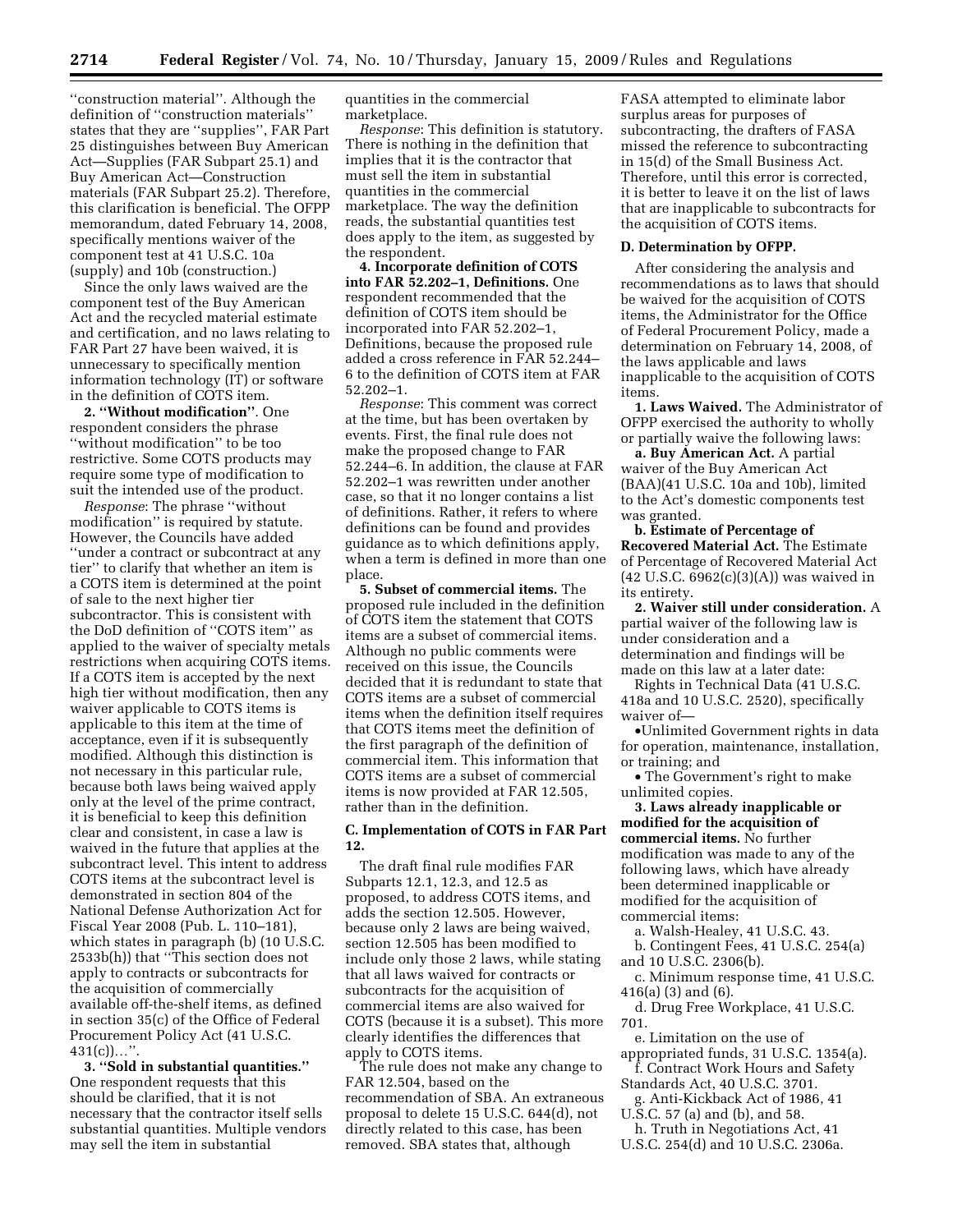i. Cost Accounting Standards, 41 U.S.C. 422.

**4. Law not subject to waiver.** 

Limitation on appropriated funds to influence certain Federal contracting and financial transactions (31 U.S.C. 1352).

**5. Laws that will not be waived because it is not in the best interest of the Government.** A determination was made that the following laws will not be waived for the acquisition of COTS because it is not in the best interest of the Government:

a. Trade Agreements Act (19 U.S.C. 2501 and 19 U.S.C. 2512);

b. Restrictions on Advance Payments (31 U.S.C. 3324).

c. Employment Reports for Veterans  $(38 \text{ U.S.C. } 4212\text{ (d)$ .

d. Validation of Proprietary Data Restrictions (41 U.S.C. 253d and 10 U.S.C. 2321).

e. Prohibition on Limiting

Subcontractor Direct Sales (41 U.S.C. 253g and 10 U.S.C. 2402).

f. Cargo Preference, 10 U.S.C. 2631(a) and 46 U.S.C. 1241(b).

g. Affirmative Action for Workers with Disabilities, 29 U.S.C. 793.

h. Equal opportunity for Special Disabled Veterans, 38 U.S.C. 4212.

i. Examination of records by the Comptroller General, 41 U.S.C. 254d(c) and 10 U.S.C. 2313(c).

j. Fly American Act, 49 U.S.C. 40118 (but see 12.503).

#### **E. Discussion and analysis of laws considered for waiver.**

**1. Laws Waived.** 

**a. Buy American Act (41 U.S.C. 10a and 10b), component test.** Ten respondents specifically endorse waiver of the application of the Buy American Act (BAA) to COTS and 4 respondents endorse the waiver as part of a broad endorsement of the waivers in general, without specific identification or comment. Two respondents oppose the waiver of the BAA as a whole.

Some respondents state that the BAA makes it increasingly difficult for U.S. companies to compete for Federal business. These laws are out of place in the contemporary international market for commercial items. Companies must source products globally in order to be competitive in the worldwide marketplace. Therefore, companies must choose between being competitive in the global market and being competitive in the Government market. The BAA usually does not influence COTS manufacturers because revenue derived from Government sales is typically a very small percentage of overall revenue for COTS.

• Therefore, Federal agencies are often denied access to the most productive, cost-effective technology.

• BAA restrictions may also hamper the Government's ability to fully implement federal policies. It may hinder Government access to technology compliant with Section 508 of the Rehabilitation Act of 1973 (accessible to employees with disabilities) and the most energy-efficient products, as required by E.O. 13101 and 13123.

Some respondents are concerned that the Government-unique requirement to track where components are being manufactured imposes a severe administrative burden, especially on small business. It requires contractors to establish and maintain costly and labor intensive management systems. Tracking the place of manufacture and component value is not necessary for the general origin labeling requirements applicable generally in the U.S. commercial market place. BAA compliance is a major procurement requirement that adds complexity and cost to the delivery of goods to the Government. The increased cost of ensuring compliance with the BAA keeps some firms out of the market completely and affects the price of products sold to the Government.

Another issue for respondents is that application of the regulations relating to the BAA is very complex and difficult. The certification requirements potentially expose manufacturers to civil false claims and other legal sanctions, even when they have taken extraordinary steps to comply with the BAA.

Some respondents contend that Congress mandates the elimination, where possible, of barriers to the Government's ability to procure commercial items.

Federal agencies contend that it is difficult and causes delay to try to obtain case-by-case waivers of the BAA.

On the other hand, two respondents were concerned that a permanent waiver of the BAA should not be granted without reciprocity. These respondents believed that the Government needs these provisions to stay in general effect so that possibility of waiver will provide incentive to encourage other countries to provide reciprocal access. Agencies can waive the BAA on a case-by-case basis or for a class of items when it is in the public interest to do so.

*Response*: The Councils concur with the respondents on the especially burdensome nature of the component test. Today's markets are globally integrated with foreign components often indistinguishable from domestic

components. Manufacturers' component purchasing decisions are based on factors such as cost, quality, availability, and maintaining the state of the art, not the country of origin, making it much more difficult in today's market for a manufacturer to guarantee the source of its components over the term of a contract. It is even more difficult for a dealer to determine and guarantee the source of the components included in products on the shelf. The difficulty in tracking the country of origin of components is a disincentive for firms to become defense contractors, limiting the ability of the Government to purchase products already in the commercial distribution systems. In today's globally integrated market, it is expensive for manufacturers to distinguish between foreign and domestic components. Requiring them to do so results in increased costs of procurements and impedes the ability to obtain the latest advances in commercial technology.

The rationale provided against waiver of the BAA as a whole is resolved by waiving only the component test of the BAA. The component test of the BAA has already been waived for all acquisitions subject to the World Trade Organization Government Procurement Agreement (WTO GPA). By waiving only the component test of the BAA for COTS items, but still requiring manufacture in the United States, the Government can preserve an incentive to encourage other countries to provide reciprocal access, while reducing the significant administrative burden on contractors and the associated increased cost to the Government.

A determination was made that a waiver of the components test would allow a COTS item to be treated as a domestic end product if it is manufactured in the U.S., without tracking the origin of the components. Waiving only the component test of the BAA for COTS items and still requiring the end product to be manufactured in the U.S., reduces significantly the administrative burden on contractors and the associated cost to the Government. The U.S. Trade Representative's Office was consulted and did not oppose the partial waiver of the BAA. The component test of the BAA was waived because it is in the best interest of the U.S. to do so.

The draft final rule modifies FAR Part 25 and associated clauses to implement waiver of the component test of the BAA:

• Indication of the new waiver at FAR 25.101 (Buy American Act—Supplies, General) and FAR 25.201, (Buy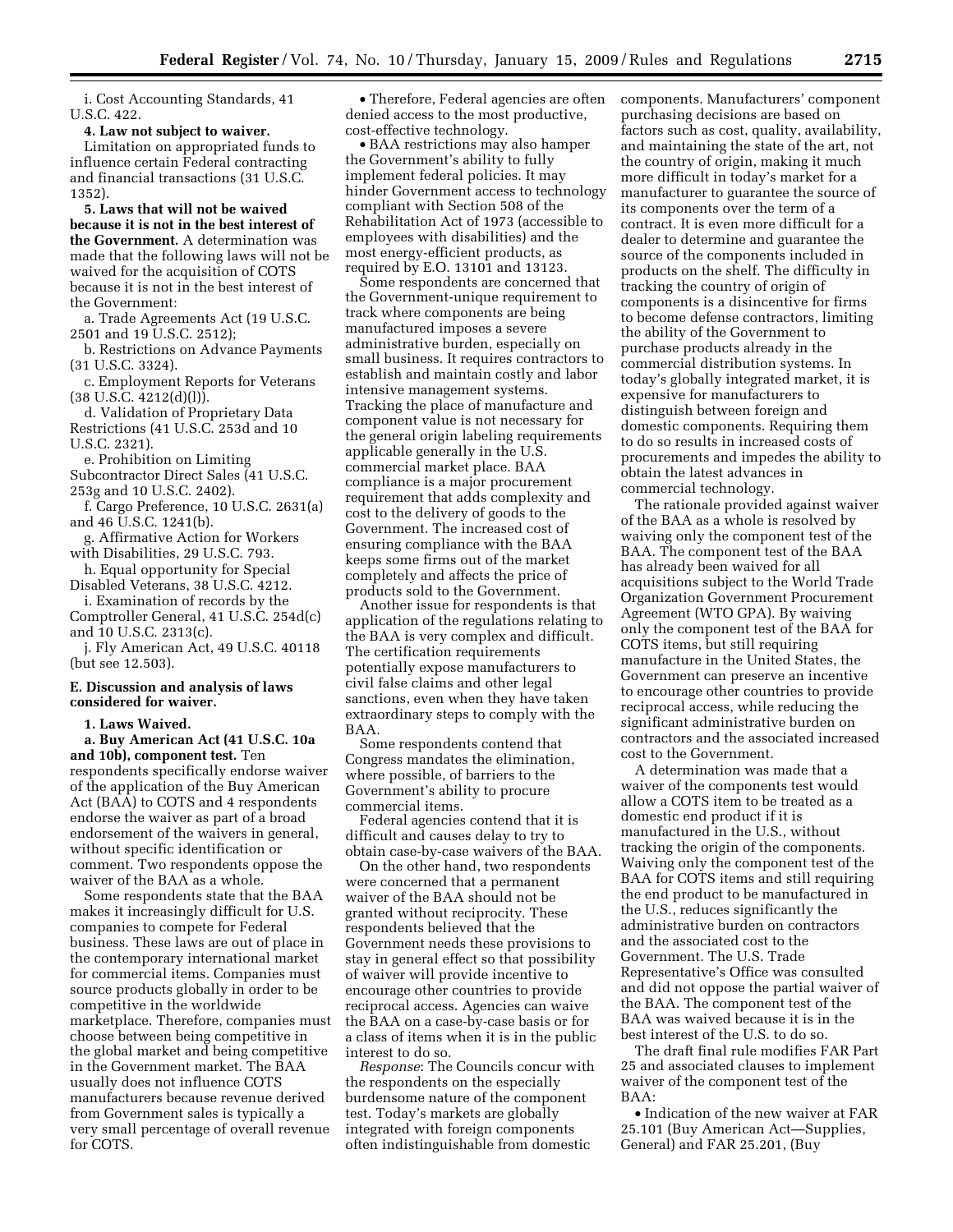American Act—Construction Materials, Policy).

• Changes to the definition of ''domestic end product'' and ''domestic construction material'' at FAR 25.003 and in the associated clauses, to include COTS end products or construction materials manufactured in the United States for which the component test of the Buy American Act has been waived; and

• The following FAR provisions and clauses need only minor modifications, to incorporate the new definitions, make discussions of components applicable only to items other than COTS items, and clarify that now a United States end product that does not qualify as a domestic end product is an end product that is not a COTS item and does not meet the component test in paragraph (2) of the definition of ''domestic end product'':

• 52.225–1 Buy American Act— Supplies.

• 52.225–2 Buy American Act Certificate.

• 52.225–3 Buy American Act—Free Trade Agreements—Israeli Trade Act.

• 52.225–4 Buy American Act—Free Trade Agreements—Israeli Trade Act Certificate.

• 52.225–9 Buy American Act— Construction Materials.

• 52.225–10 Notice of Buy American Act Requirement—Construction Materials.

• 52.225–11 Buy American Act— Construction Materials under Trade Agreements, and Alternate I.

• 52.225–12 Notice of Buy American Act Requirement—Construction Materials Under Trade Agreements.

Conforming changes are also required for—

• 52.212–3 Offeror Representations and Certifications—Commercial Items; • 52.212–5 Contract Terms and

Conditions Required to Implement Statutes or Executive Orders— Commercial Items; and

• 52.213–4 Terms and Conditions— Simplified Acquisitions (Other Than Commercial Items).

**b. Certification and Estimate of Percentage of Recovered Material (42 U.S.C. 6962 (c)(3)(A)).** There were no specific comments supporting waiver of the Estimate of Percentage of Recovered Materials. However, ten respondents supported waiver as part of broad general support for the proposed rule. One respondent specifically opposed to waiver of 42 U.S.C.  $6962(c)(3)(\bar{A})$ , Estimate of Percentage of Recovered Material, because the respondent feels that it may preclude contractors from having to indicate on their products the percent of recycled materials contained

therein. Information on the recovered material content is necessary in order for agencies to carry out the intent of the Resource Conservation and Recovery Act (RCRA) and Executive order (E.O.) 13101.

*Response:* Both the Environmental Protection Agency (EPA) and the Office of the Federal Environmental Executive (OFEE) agree that requiring pre-award certification from offerors and a written estimate of percentage of recovered materials from the contractor after contract completion are unnecessary requirements for COTS. These requirements are a paperwork exercise and are not consistent with buying COTS items from the commercial market place. The recycled content statement on the product packaging serves as the certification and the estimate. The Chief Acquisition Officer and Senior Procurement Executive at EPA and the OFEE were not opposed to waiving the requirement for certification and estimation for COTS items. This does not waive any of the other RCRA requirements. The Government will still acquire competitively, in a cost-effective manner, products that meet reasonable performance requirements and that are composed of the highest percentage of recovered materials practicable.

A determination was made that waiver of this law is in the best interest of the Government because the law's requirements are not consistent with the acquisition of COTS items in the commercial marketplace.

The only necessary changes to implement this waiver are—

i. Modification of the clause prescription at FAR 23.406 to exclude application to COTS items (as proposed); and

ii. Modification of FAR 52.212– 5(b)(25)(i) and (ii), to indicate that FAR 52.223–9 is not applicable to the acquisition of COTS items.

**2. Waiver still under consideration. Rights in Technical Data (41 U.S.C. § 418a and 10 U.S.C. § 2320).** 

Ten respondents supported waiver as part of broad general support for the proposed rule (Respondents No. 9, 11, 19, 20, 26, 28, 32, 34, 38, and 40). No respondents opposed the waiver. However, the Councils did not reach consensus on this waiver. The Department of the Treasury opposed waiver of this provision. The proposed waiver of the data rights statutes is based on the premise that, because COTS items are developed at private expense, there would be no Government rights in technical data associated therewith. The Councils do not agree entirely with this premise. For example, FAR 52.227–14 provides for unlimited

rights in form, fit and function data; and in manuals and training materials necessary for installation, operation, maintenance, and repair; regardless of whether such data is developed at Government expense. The fact that items delivered under a contract are COTS does not diminish the Government's need to operate and repair them, and form, fit, and function data could be critical if a COTS item is integrated into a Government system and must subsequently be replaced.

The Councils agree that the relevant statutes do not focus only on data related to technologies developed exclusively at the Government's expense - they also cover development in whole or in part at private expense, including commercial item technologies (this is especially clear in the DoD statute, 10 U.S.C. 2320). Further, it is not accurate to conclude that the possibility of Government funding for (elements of) COTS technologies is always ''irrelevant.'' The statutory schemes have numerous elements that are designed to protect important rights and proprietary interests of contractors (and subcontractors), especially in cases of privately developed or commercial technologies.

For example, the Government is prohibited from requiring contractors to provide the Government with detailed design data, and from requiring the contractors to relinquish proprietary rights in data related to proprietary or commercial technologies, as a condition of contract award (see 418a(a), and 2320(a)(2)(F)). Additionally, the DoD scheme specifically and expressly addresses the rights in data related to technologies developed in whole or in part at private expense (2320(a)(2)(B) & (C)), and the civilian statutes requires the regulations to address these funding scenarios  $(418a(c)(1))$ . Both statutory schemes also recognize the special requirements under the Small Business Innovation Research (SBIR) program, which allow the small business to treat even 100 percent Government-funded technologies as proprietary for certain periods.

Similarly, the schemes identify and protect the interests of the Government in acquiring and using data for certain important purposes, such as operation and maintenance, or emergency repair and overhaul, of the item. These protections of interests, both for the contractors/subcontractors and the Government, are equally applicable to COTS items as for other commercial items or noncommercial items (as the Department of Treasury notes).

All of these considerations demonstrate that the statutory schemes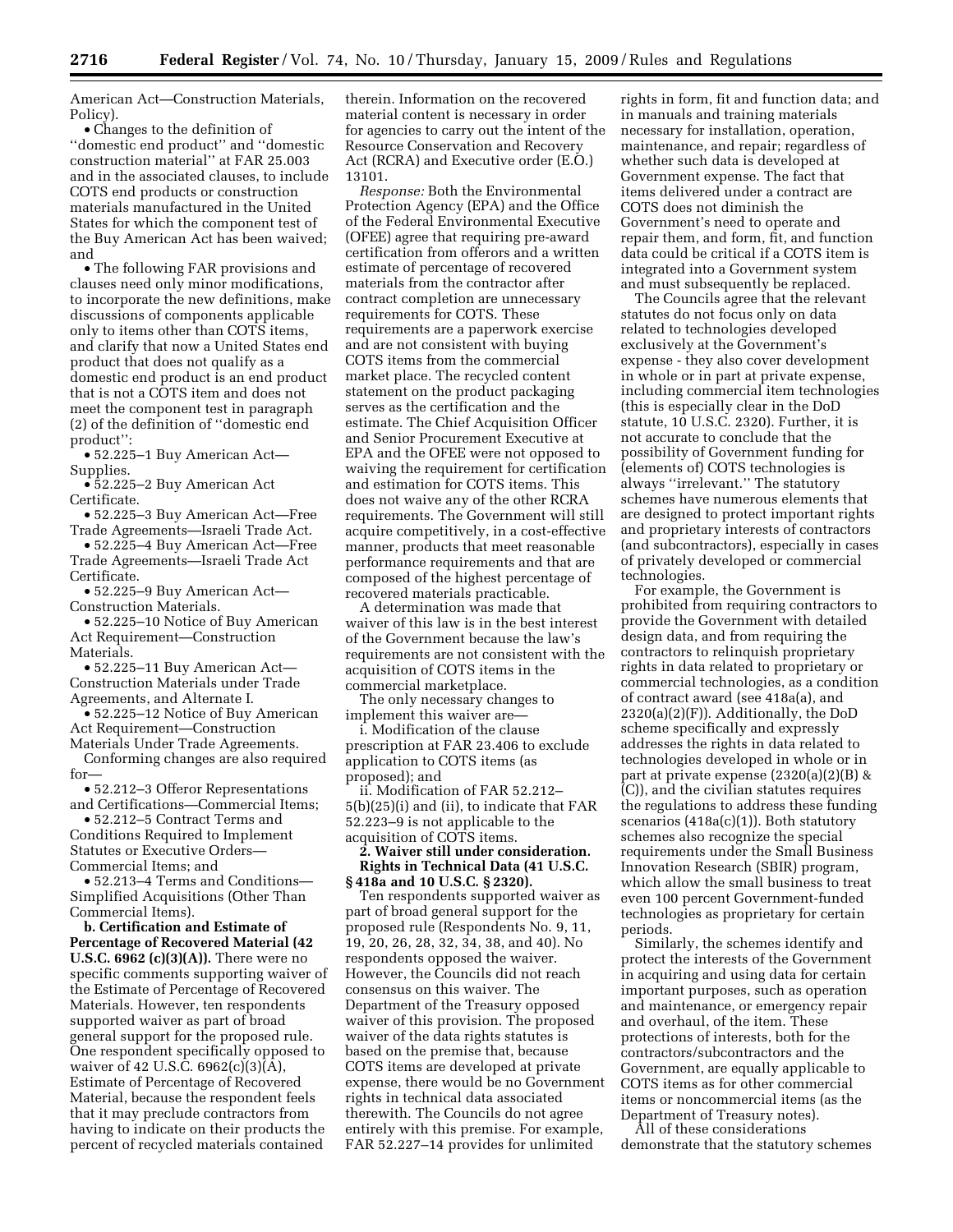are designed to balance Government and 4 Asian countries have signed the GPA private interests in all such acquisitions, and thus should not be waived in their entirety for COTS item acquisitions.

**3. Laws already inapplicable or modified for the acquisition of commercial items.** None of the respondents commented specifically on any of these laws that are already inapplicable or modified for the acquisition of commercial items, as identified in section C.3. of this notice.

**4. Law not subject to waiver.** 

**Limitation on appropriated funds to influence certain Federal contracting and financial transactions (31 U.S.C. 1352).** After publication of the proposed rule, the Councils determined that this statute is not eligible for waiver because it provides for criminal or civil penalties.

# **5. Laws that will not be waived because it is not in the best interest of the Government.**

**a. Trade Agreements Act (TAA)(19 U.S.C. 2501 and 19 U.S.C. 2512).** Many of the respondents (21) endorse waiver of the application of the trade agreements prohibitions to COTS.

On the other hand, 4 respondents (including the United States Trade Representative (USTR) and the Department of Commerce) opposed the waiver.

The proponents of waiver of the purchase restrictions of the Trade Agreements Act (TAA) contend that—

i. The TAA makes it increasingly difficult for U.S. companies to compete for Federal business. These laws are out of place in the contemporary international market for commercial items. Companies must source products globally in order to be competitive in the worldwide marketplace. Therefore, companies must choose between being competitive in the global market and being competitive in the Government market. The trade agreements procurement restriction usually does not influence COTS manufacturers because revenue derived from Government sales is typically a very small percentage of overall revenue for COTS.

• Therefore, Federal agencies are often denied access to the most productive, cost-effective technology.

• TAA restrictions may also hamper the Government's ability to fully implement Federal policies. It may hinder Government access to technology compliant with Section 508 of the Rehabilitation Act of 1973 (accessible to employees with disabilities) and the most energy-efficient products, as required by E.O. 13101 and 13123.

• Although most IT and electronics manufacturing now occurs in Asia, only – Hong Kong, Japan, Singapore, and the Republic of Korea. Asian countries not signatories include China, Indonesia, Malaysia, the Philippines, and Taiwan.

ii. The Government-unique requirement to track where products are being manufactured imposes a severe administrative burden. It requires contractors to establish and maintain costly and labor intensive management systems. TAA compliance is a major procurement requirement that adds complexity and cost to the delivery of goods to the Government. The increased cost of ensuring compliance with the TAA keeps some firms out of the market completely.

iii. Application of the regulations relating to trade agreements is very complex and difficult. It is often difficult to determine ''substantial transformation'' for purposes of the TAA. The certification requirements potentially expose manufacturers to civil False Claims and other legal sanctions, even when they have taken extraordinary steps to comply with the TAA.

iv. Congress mandates the elimination, where possible, of barriers to the Government's ability to procure commercial items.

v. Barring access to the U.S. Government market has not provided the leverage to open foreign government markets that U.S. trade negotiators may have envisioned when the TAA was passed. Several commenters state that of the 145 WTO member countries, only 28 countries have signed the GPA in 25 years, 23 of the signatories being original signatories.

vi. The restrictions of the TAA are not required by any treaty of international agreement, including the GPA. The commenters believe that the U.S. is the only GPA signatory to enact such market restrictions.

vii. It is difficult and causes delay to try to obtain case-by-case waivers of the trade agreements.

*The opponents of waiver of the purchase restrictions of the TAA contend that*—

i. A permanent waiver would significantly disadvantage U.S. suppliers, especially small businesses, without providing reciprocal market access for them. China, Malaysia, and the Philippines have not joined the GPA or provided benefits in a bilateral agreement.

ii. USTR's ability to waive the TAA purchasing restriction on a case-by-case basis has been a key element in its ability to negotiate reciprocal market access for U.S. suppliers in the government procurement markets of

foreign countries, through bilateral FTAs, as well as accession to the GPA. In recent years, USTR has concluded new FTAs with Chile, Australia, Morocco, and more agreements are pending. A permanent waiver for COTS would severely undermine leverage that is critical to USTR's ability to negotiate such agreements.

iii. There is no need for a permanent waiver, because waivers can be granted on a case-by-case basis when in the national interest.

*Response*: The TAA essentially outlines a process for approval of trade agreements, and the relationship of trade agreements to U.S. law. A determination was made that a waiver of the prohibition on acquisitions of products from countries that have not entered into trade agreements with the United States would put U.S. suppliers, especially small businesses, at a significant disadvantage without providing reciprocal market access for them. China, Malaysia, and the Philippines have not joined the GPA or provided benefits in a bilateral agreement. USTR's ability to waive the TAA purchasing restriction on a caseby-case basis has been a key element in its ability to negotiate reciprocal market access for U.S. suppliers in the government procurement markets of foreign countries, through bilateral Free Trade Agreements (FTA), as well as consent to the GPA. In recent years, USTR has concluded new FTAs with Chile, Australia, Morocco, Bahrain, Dominican Republic-Central America, and more agreements are pending. Therefore, a permanent waiver is not in the best interests of the Government because it would severely undermine leverage that is critical to USTR's ability to negotiate such agreements. USTR can grant waivers on a case-by-case basis when in the national interest.

**b. Restrictions on Advance Payments (31 U.S.C. 3324).** The Councils received 10 comments that supported waiver as part of broad general support for the proposed rule and two comments specifically supporting the waiver of the restriction on advance payments, whereas one respondent specifically opposed the waiver of the restriction on advance payments.

One respondent supported waiving the restriction on the basis that it would permit the Government to follow the common business practice of ''payment due upon receipt.'' Another respondent supported waiving the restriction because it also believes that it is common business practice to make payment for IT support packages at the beginning of the term. The respondent that opposed the waiver of the statute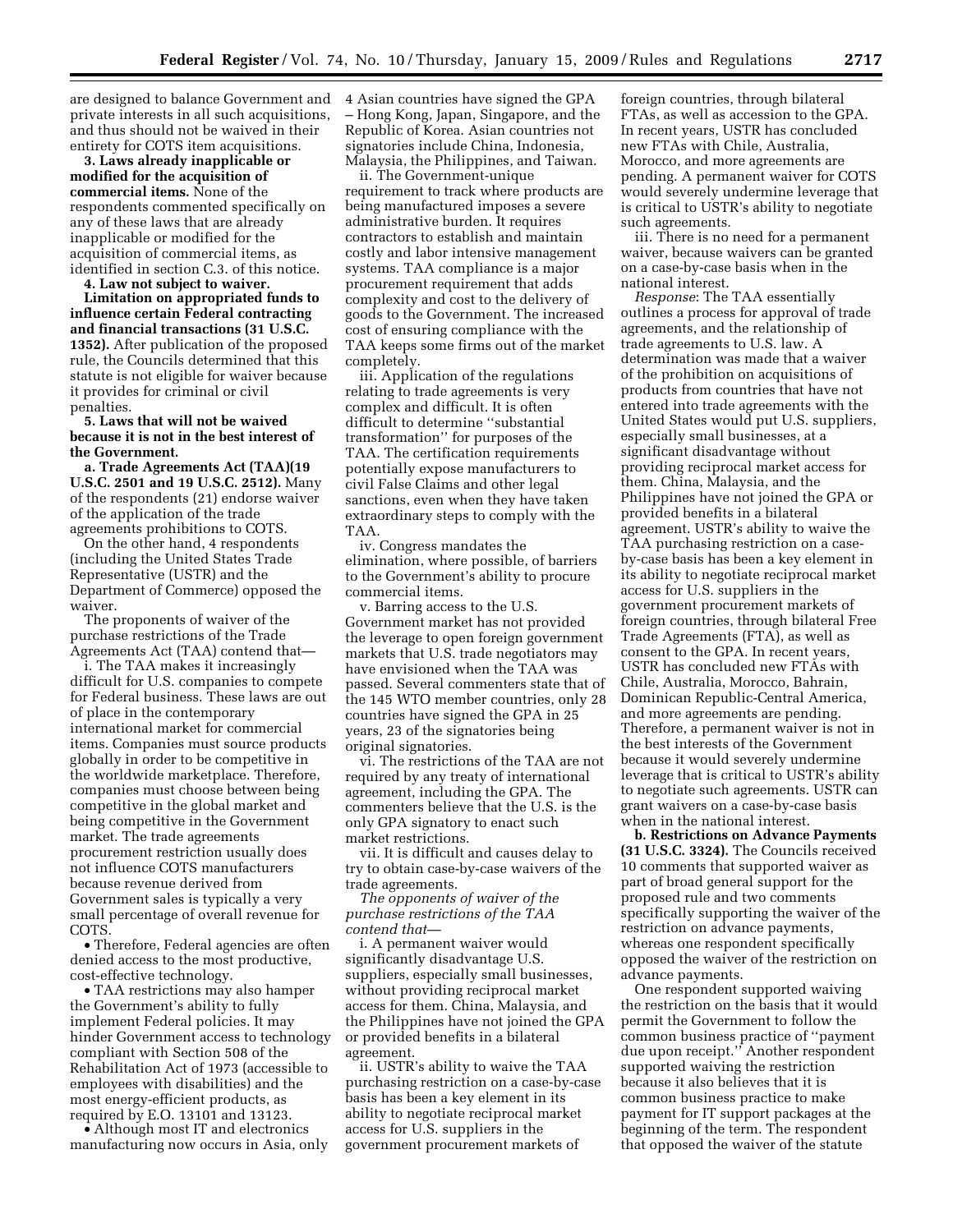was concerned that contracting officers will be faced with demands for advance payments for routine COTS purchases.

*Response*: In addition to permitting invoicing upon delivery to the ''point of first receipt by the Government,'' the proposed rule would also have allowed invoicing upon delivery of supplies to a post office or common carrier. Consequently, the Government might be obligated to make payment before receipt.

This statute prohibits, except in certain circumstances, payment in excess of the value of supplies or services already delivered or provided. 31 U.S.C. 3324(b) provides that an advance of public money may be made only if it is authorized by a specific appropriation or other law or as authorized by the President in some circumstances. 41 U.S.C. 255(f) and 10 U.S.C. 2307(f) provide some authority for advance payments for commercial items, but treat this as Government financing and require the Government to obtain adequate security. It was determined that a permanent waiver is not necessary because 41 U.S.C. § 255(f) (as implemented by FAR 32.2, Commercial Item Purchase Financing, specifically FAR 32.202–4(a)(2)) already authorizes advance payments for commercial item acquisitions, and agencies have the authority to waive, if it is in the best of the Government.

**c. Employment Reports for Veterans (38 U.S.C. 4212(d)(l)).** The Councils received one comment specifically in favor of waiving the statute and 10 respondents supported waiver as part of broad general support for the proposed rule. The Councils also received 2 responses specifically opposed to the waiver.

The respondents who favored waiver contended that waiving the statute only affects the submission of a report and data gathering. By waiving the statute, an administrative function would be eliminated but the intent to continue with the regulations to promote veteran employment would remain unchanged.

Respondents who objected to waiver of the statute feared that veteran programs would be impacted.

*Response*: This statute requires that each contractor that enters into a contract in excess of \$100,000 for personal property and non-personal services, including construction, provide an annual report to the Secretary of Labor that includes specific information about their contractor workforce. The report requires Federal contractors and subcontractors to ''take affirmative action'' to hire and promote qualified special disabled veterans, veterans of the Vietnam-era and any

veteran who served on active duty during a war or in a campaign or expedition for which a campaign badge has been authorized. Congress has taken a keen interest in the VETS 100 Report, as evidenced by Section 1354 of Public Law 105–339, Veterans Employment Opportunities Act of 1998, which supports this reporting requirement. A determination was made not to waive the requirement for contractors to file employment reports because it is not in the best interest of the Government to do so.

**d. Validation of Proprietary Data Restrictions (41 U.S.C. 253d and 10 U.S.C. 2321).** 10 respondents supported waiver as part of broad general support for the proposed rule. No respondents opposed the waiver.

*Response*: This statute provides an extensive procedure for due process for a Government contractor when the Government has a suspicion that technical data the contractor is claiming to be proprietary was, in fact, produced under a Government contract and was not produced at private expense. The validation scheme is also carefully structured to balance the interest of all parties, and create a uniform mechanism to determine the appropriate allocation of rights in the data. These statutes establish procedures, rights, and legal remedies regarding the validation of the asserted proprietary restrictions. A determination was made that these statutes should be available to balance the interest of all parties involved in an acquisition, including COTS.

**e. Prohibition on Limiting Subcontractor Direct Sales (41 U.S.C. 253g and 10 U.S.C. 2402).** Nine respondents supported waiver as part of broad general support for the proposed rule. One respondent opposed the waiver.This respondent stated that this exemption has some potential for harming small business and the Federal Government itself.

*Response:* This statute was enacted as part of Pub. L. 98–577, which was intended by Congress as a comprehensive solution to ''\$600 toilet seats and \$400 hammers.'' This provision answered the practice of major defense contractors prohibiting their subcontractors from selling directly to the Government. In the past, when the prime contractor wanted to be the source to the Government, they would charge at least a material overhead to any cost or price from the subcontractor/supplier. Waiving this Act would allow prime contractors to restrict their subcontractors from selling directly to the Government and limit opportunities for small businesses,

including women-owned and minorityowned businesses. A determination was made not to waive this Act so as to ensure competition is preserved for all sectors of the economy.

**f. Cargo Preference, 10 U.S.C. 2631(a) and 46 U.S.C. 1241(b).** The Councils did not receive any comments specifically supporting waiver of the cargo preference laws for acquisition of COTS. 10 respondents supported waiver as part of broad general support for the proposed rule. 14 respondents specifically opposed a waiver of Cargo Preference laws for COTS, including the following Government agencies:

• U.S. Maritime Administration (MARAD)(Department of Transportation)

• MARAD, Division of Maritime Programs

• Under Secretary of Defense (Acquisition, Technology, and Logistics)

• United States Transportation Command (Department of Defense) Opponents of the waiver of Cargo

Preference laws when acquiring COTS items present the following rationale:

i. The Cargo Preference laws are vital to maintaining a viable merchant marine, including both vessels and mariners.

ii. The proposed waiver is contrary to the Government's maritime policy. The Secretary of Transportation stated in March 2004 that ''cargo preference laws are essential elements of America's national maritime policy.''

iii. Many respondents state that the COTS category represents the vast preponderance of cargo that is carried for or sponsored by the U.S. Government. The MARAD Administrator states that waiver could result in the potential loss of nearly \$1.2 billion in revenue to U.S. flag vessel operators and further loss to the economy through job loss. The American Maritime Congress believes that finalization of this waiver will eventually result in more than 100 U.S. flag vessels in the international trades leaving the U.S. flag, and points out further adverse impact on foreign exchange, and reduced Federal tax revenues.

iv. Weakening of the U.S. maritime industry will adversely impact our country's ability to respond to international crises. We need U.S.-flag vessels to transport troops, machinery, and medical and other critical supplies throughout the world during contingencies or war.

v. The waiver will put at risk two DoD programs (the Voluntary Intermodal Sealift Agreement and the Maritime Security Program) that are essential to U.S. security interests. Through these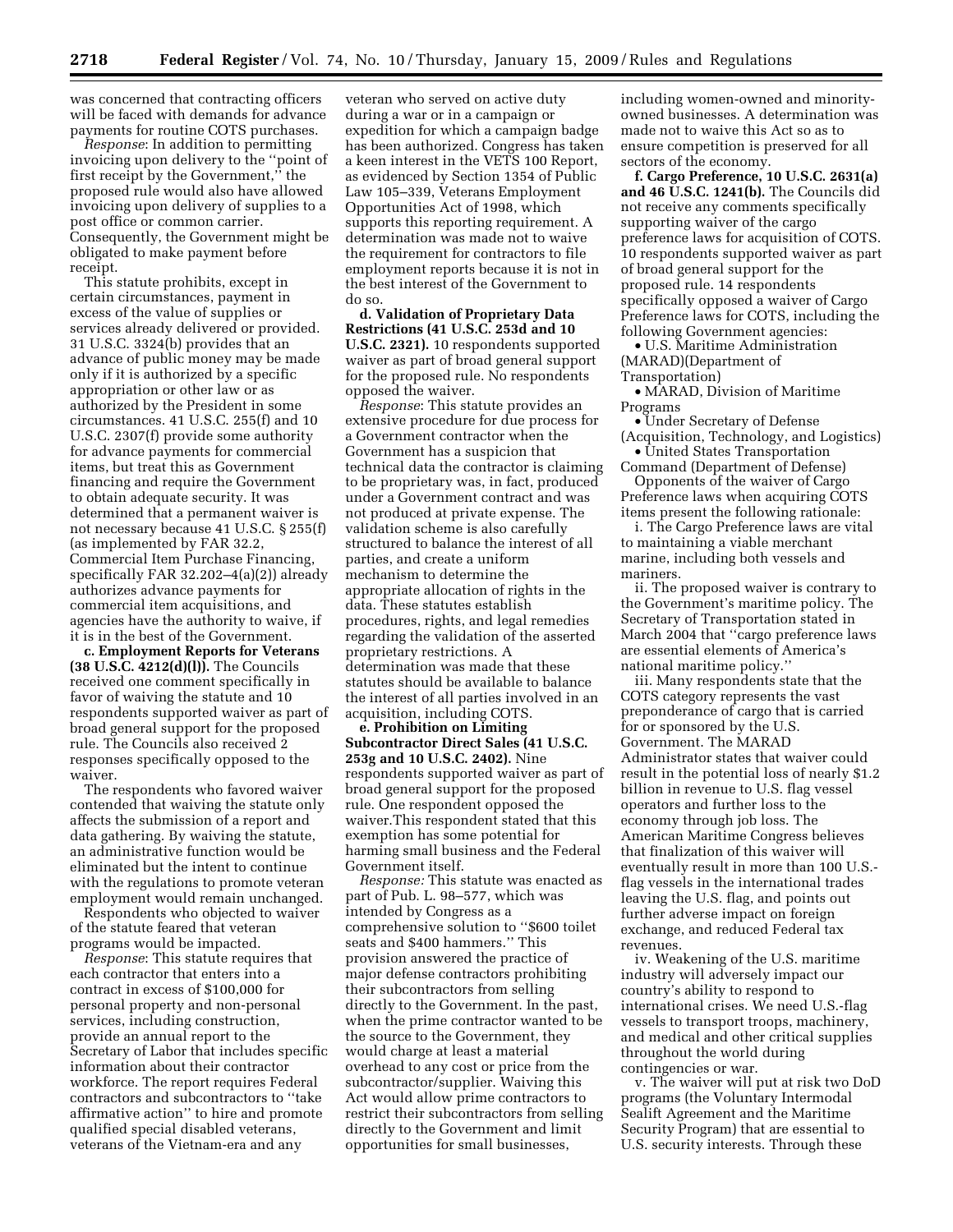programs, DoD has immediate access to reliable commercial maritime assets at a fraction of the cost it would incur if it had to replicate those assets (Transportation Institute). Shippers cannot dedicate valuable assets to the defense and other governmental needs of the United States unless they can rely on a steady flow of cargoes.

vi. DoD needs a viable merchant marine to provide a pool of trained mariners from which DoD crews Defense reserve ships.

vii. U.S.-flag commercial vessels are forced to operate in an international shipping arena that is dominated by state owned and controlled merchant fleets. They are financially disadvantaged due to higher labor costs, vessel standards, and tax disadvantages. Therefore, the U.S.-flag vessels require the help of the U.S. Government to compete.

viii. Waiving the Cargo Preference laws at this time would be inequitable, because shipping companies have relied upon the present laws to take irrevocable business actions.

ix. The American Shipbuilding Association is further concerned that this waiver would adversely impact the defense shipbuilding industry, which in turn, will threaten America's ability to build a Navy and impact the national security of the United States.

x. The FAR Council already made the determination that waiver of Cargo Preference laws for all commercial subcontracts was not in the best interest of the Government. 41 U.S.C. 430 requires that provisions of law described in 41 U.S.C. 430(c) shall be included on the list of inapplicable provisions of law to subcontracts for the procurement of commercial items unless the FAR Council makes a written determination that such exemption would not be in the best interest of the Government. On May 1, 1996, the Administrator of OFPP signed a memorandum stating the policy that the waiver of Cargo preference for commercial subcontracts ''is not intended to waive compliance with the Cargo Preference Laws for ocean cargos clearly destined for eventual military or Government use.'' This memorandum was the result of extensive negotiations between representatives from the national Economic Council, OFPP, DoD, MARAD, and the maritime industry. In 2002, a formal determination was signed by all members of the FAR Council that it would be in the best interest of the Government to limit the waiver of the Cargo preference laws, in accordance with the OFPP memorandum, dated May 1, 1996, as implemented in the FAR through FAR Case 1999–024.

*Response:* 10 U.S.C. 2631(a), Transportation of Supplies by Sea (The Cargo Preference Act of 1904), requires the use of only U.S.-flag vessels for ocean transportation of supplies owned by, or destined for use by for the Army, Navy, Air Force, or Marine Corps unless those vessels are not available at fair and reasonable rates. 46 U.S.C. 1241(b), Transportation in American Vessels of Government Personnel and Certain Cargo (The Cargo Preference Act of 1954), requires that Government agencies acquiring, either within or outside the United States, supplies that may require ocean transportation shall ensure that at least 50 percent of the gross tonnage of these supplies (computed separately for dry bulk carriers, dry cargo liners, and tankers) is transported on privately owned U.S. flag commercial vessels to the extent that such vessels are available at rates that are fair and reasonable for U.S.-flag commercial vessels. The Cargo Preference laws are vital to maintaining a viable merchant marine, including both vessels and mariners and are essential elements of America's national maritime policy. Therefore, a determination was made that it is not in the best interest of the Government to waive this Act.

**g. Affirmative Action for Workers with Disabilities, 29 U.S.C. 793.** The Councils did not receive any specific comments in favor of waiving the statute. 10 respondents supported waiver as part of broad general support for the proposed rule. The Councils received 2 responses specifically opposed to waiver, *i.e.*—

•Department of Veterans Affairs

• U.S. Department of Labor

**ANALYSIS:** The Department of Veterans Affairs (VA) objected to waiver on the grounds that, in meeting its mission to support veterans, including those who with service related disabilities, the VA purchases mostly COTS items and would consider it unfair for the VA to purchase supplies from companies that would not be required to comply with the statute.

The Department of Labor stated that ''The relatively minor burdens imposed on contractors by Section 503 of the Rehabilitation Act of 1973, (29 U.S.C. § 793) are justified by the significant benefits the law provides for disabled job applicants and workers. The Census Bureau estimates that approximately 18.6 million American workers have disabilities. Section 503 requires, for example, that contractors recruit qualified applicants with disabilities for job openings, develop anti-disability harassment policies, and refrain from discriminating against qualified

individuals with disabilities. Reducing protections for qualified job applicants and workers with disabilities would not be consistent with the President's *New Freedom Initiative*, designed to ensure that Americans with disabilities have the opportunity to learn and develop skills and to engage in productive work.''

*Response*: A determination was made that the requirements of the affirmative action provision are justified by the significant benefits the law provides for disabled job applicants and workers. Reducing protections for qualified job applicants and workers with disabilities would not be consistent with the President's New Freedom Initiative.

**h. Equal opportunity for Special Disabled Veterans, 38 U.S.C. 4212.** The Councils did not receive any specific comments in favor of waiving the statute. 10 respondents supported waiver as part of broad general support for the proposed rule. The Councils received 3 responses specifically opposed to waiver, including—

• Department of Veterans Affairs

• U.S. Department of Labor

The Department of Veterans Affairs raised objections to waiver on the grounds that, in meeting its mission to support veterans, including those with service related disabilities, the VA purchases mostly COTS items and would consider it unfair for the VA to purchase supplies from companies that would not be required to comply with the statute.

The Department of Labor objects to waiving the statute on the basis that the relatively minor burdens imposed by the affirmative action provision are justified by the significant direct benefits for individual protected veterans. Waiving the law would reduce possible job opportunities for veterans.

Another respondent stated that ''At a time when our nation is at war and our veterans are returning home…every effort should be made to ensure their employment rather than limit their opportunities''.

*Response* : It was determined that the affirmative action provision is justified by the significant direct benefits for individual protected veterans, and we must make every effort to ensure their employment.

**i. Examination of records by the Comptroller General, 41 U.S.C. 254d(c) and 10 U.S.C. 2313(c).** The Councils did not receive any comments specifically supporting waiver of the examination of records by the Comptroller General for acquisition of COTS. 10 respondents supported waiver as part of broad general support for the proposed rule.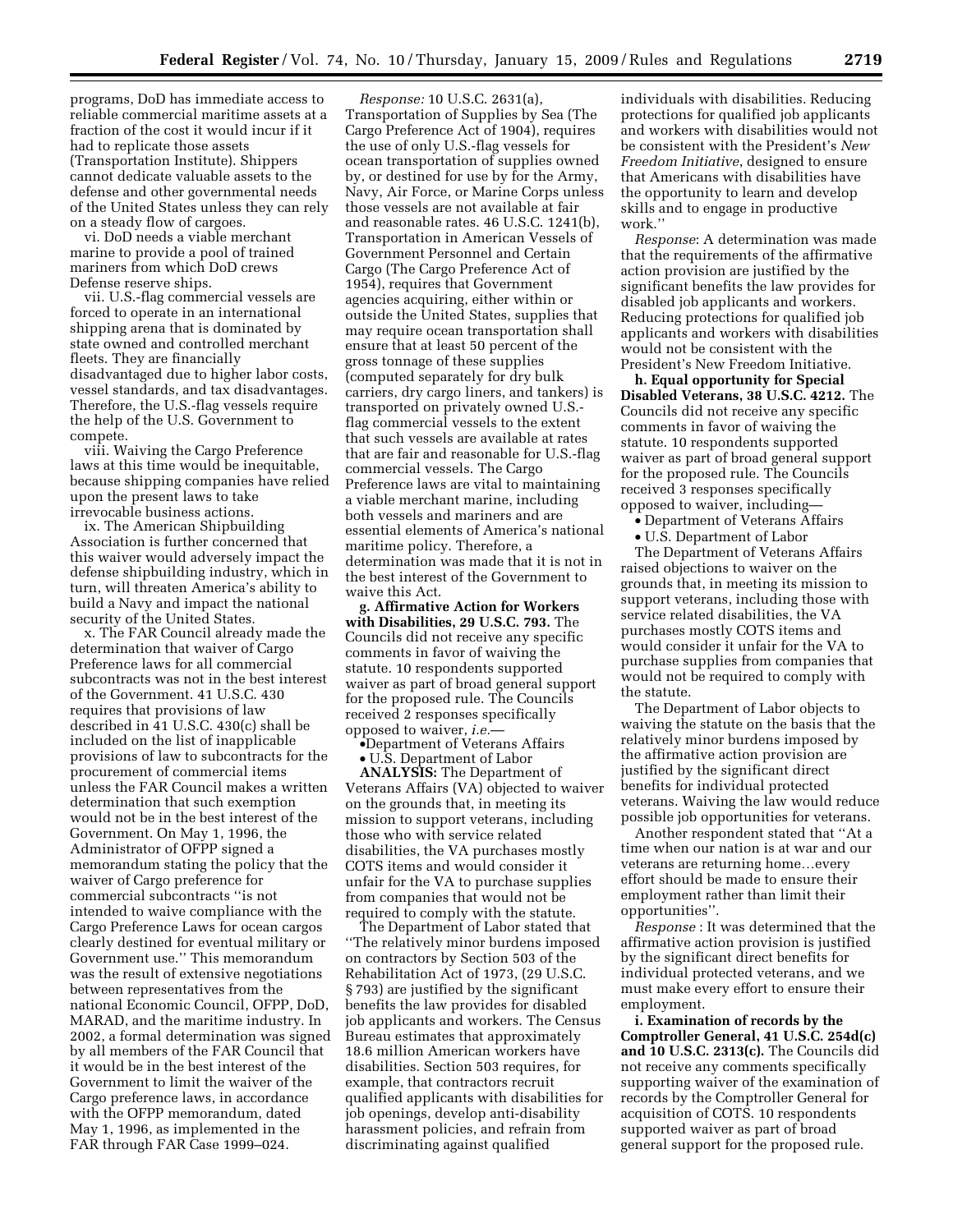The Councils received comments from 2 respondents opposed the waiver.

One respondent objected to waiver of the examination of records by the Comptroller General because this is the last remaining general contractual audit authority applicable to commercial items. If this authority is removed, the Government will have no routine audit authority. The respondent cites legislative history that Congress did not intend to eliminate this authority.

Another respondent also strongly objects to waiver of this authority, stating that removal would improperly restrict the authority of the Comptroller General's ability to review and examine contractor records related to the expenditure of public funds.

*Response*: This is the only general contractual audit authority applicable to commercial items. Thus it was determined that although access to contractor records will not generally be necessary because of the protection provided by competitive procedures of the marketplace, the Comptroller General should have the ability to examine records if the need arises.

**j. Fly American Act, 49 U.S.C. 40118.**  The Councils did not receive any comments specifically supporting waiver of the cargo preference laws for acquisition of COTS. 10 respondents supported waiver as part of broad general support for the proposed rule. The Councils received 2 responses specifically opposed to the waiver of the Fly American Act for acquisition of COTS, *i.e.*—

• United States Transportation Command

• Under Secretary of Defense (Acquisition, Technology, and Logistics)

Opponents of the waiver of the Fly American Act when acquiring COTS

items present the following rationale: i. The Fly American Act is vital to maintaining a viable U.S. air carrier industry, which is heavily relied on by DoD during contingencies or war.

ii. Weakening of the U.S. air industry will adversely impact our country's ability to move forces and equipment during contingencies or war.

*Response*: The Fly American Act is not applicable to subcontracts for the acquisition of commercial items. The

requirement for use of a clause is not applicable to prime contracts for the acquisition of commercial items, but the requirements of the Act still apply. A determination was made that the Fly American Act is vital for maintaining a viable U.S. air carrier industry, which is heavily relied upon by DoD during contingencies or war.

### **F. Other public comments.**

**1. Recommend an Alternate I to proposed clause 52.212–XX, for paperless writing systems.** DoD uses a process called Automatic Clause Selection, rather than having the contracting officer check off applicable clauses from the list.

*Response*: The final rule will not include the new clause 52.212–XX, but will continue to use FAR clause 52.212– 5. Furthermore, DoD already has a deviation in place for this clause that meets the needs of a paperless system.

**2. Limit the imposition of noncommercial terms and conditions.**  Multiple respondents were concerned about the proliferation of Governmentunique clauses in contracts for the acquisition of COTS items, and want limitations imposed on the authority of the contracting officer to include clauses that are not commonly used with COTS items being procured in the marketplace.

*Response*: This suggestion is outside the scope of the case.

**3. DFARS 212.504 still applies for DoD procurements.** This respondent wants to ensure that for DoD COTS procurement, 10 U.S.C. 2320 and 2321 (dealing with technical data rights), which are listed at DFARS 212.504, are still waived.

*Response*: This is outside the scope of this case.

**4. Use of ''et seq.''.** Several respondents were concerned that in some cases the statutory references followed by ''*et seq.*'' were too broad.

*Response*: This issue has been resolved in the final rule. The term ''*et seq.*'' is not used in the statutory references for laws to be waived in the final rule.

**5. Significant rule.** Several respondents were concerned that the proposed rule would satisfy the

economic impact threshold for a major rule and clearly meets the threshold requirements to be classified as a significant rule.

*Response*: The statutes that were of particular concern to these respondents (Cargo Preference) have not been waived. Therefore, the comments are no longer relevant.

**6. Comments no longer applicable.**  There are several comments not specifically addressed in this **Federal Register** notice, because they are no longer applicable, due to other changes in the final rule.

**7. E-verify.** The councils note that the FAR 2.101 definition of ''Commercially available off the shelf (COTS) item'' differs from the COTS definition in 22.1801. Pursuant to the FAR treatment of definitions, the COTS definition is 22.1801 is solely applicable to issues arising under Subpart 22.18 and associated clause (FAR case 2007–013).

This is not a significant regulatory action and, therefore, was not subject to review under Section 6(b) of Executive Order 12866, Regulatory Planning and Review, dated September 30, 1993. This rule is not a major rule under 5 U.S.C. 804.

### **G. Regulatory Flexibility Act**

The Department of Defense, the General Services Administration, and the National Aeronautics and Space Administration certify that this final rule will not have a significant economic impact on a substantial number of small entities within the meaning of the Regulatory Flexibility Act, 5 U.S.C. 601, *et seq.*, because this rule relieves burdens rather than imposes burdens. Only 2 laws have been waived, and the relief to small business is not considered to be of significant economic impact.

### **H. Paperwork Reduction Act**

The Paperwork Reduction Act (44 U.S.C. Chapter 35) applies because the final rule will result in reduced burdens under OMB Control number 9000–0024 (52.225–2), 9000–0130 (52.225–4), 9000–0134 (52.223–9), and 9000–0141 (52.225–9 and 52.225–11). The Councils anticipate the following reductions:

| OMB Con-<br>trol No. | Current<br>respondents | Current responses       | Current hours | Revised<br>respondents | Revised responses    | Revised hours |
|----------------------|------------------------|-------------------------|---------------|------------------------|----------------------|---------------|
| 9000-0024            | $3.707 \times 15 =$    | $55.605 \times 0.109 =$ | 6,061         | $3.521 \times 15$      | 52.815 x .109        | 5.757 hrs     |
| 9000-0130            | $1.140 \times 5 =$     | $5.700 \times .117 =$   | 667           | $1083 \times 5 =$      | $5415 \times .117 =$ | 634 hrs       |
| 9000-0134            | $64.350 \times 1 =$    | $64,350 \times .325 =$  | 20,913        | $64 \times 1$          | 64 x .325            | 21 hrs        |
| 9000-0141            | $500 \times 2 =$       | $1.000 \times 2.5 =$    | 2,500         | $450 \times 2 =$       | $900 \times 2.5 =$   | 2,250 hrs     |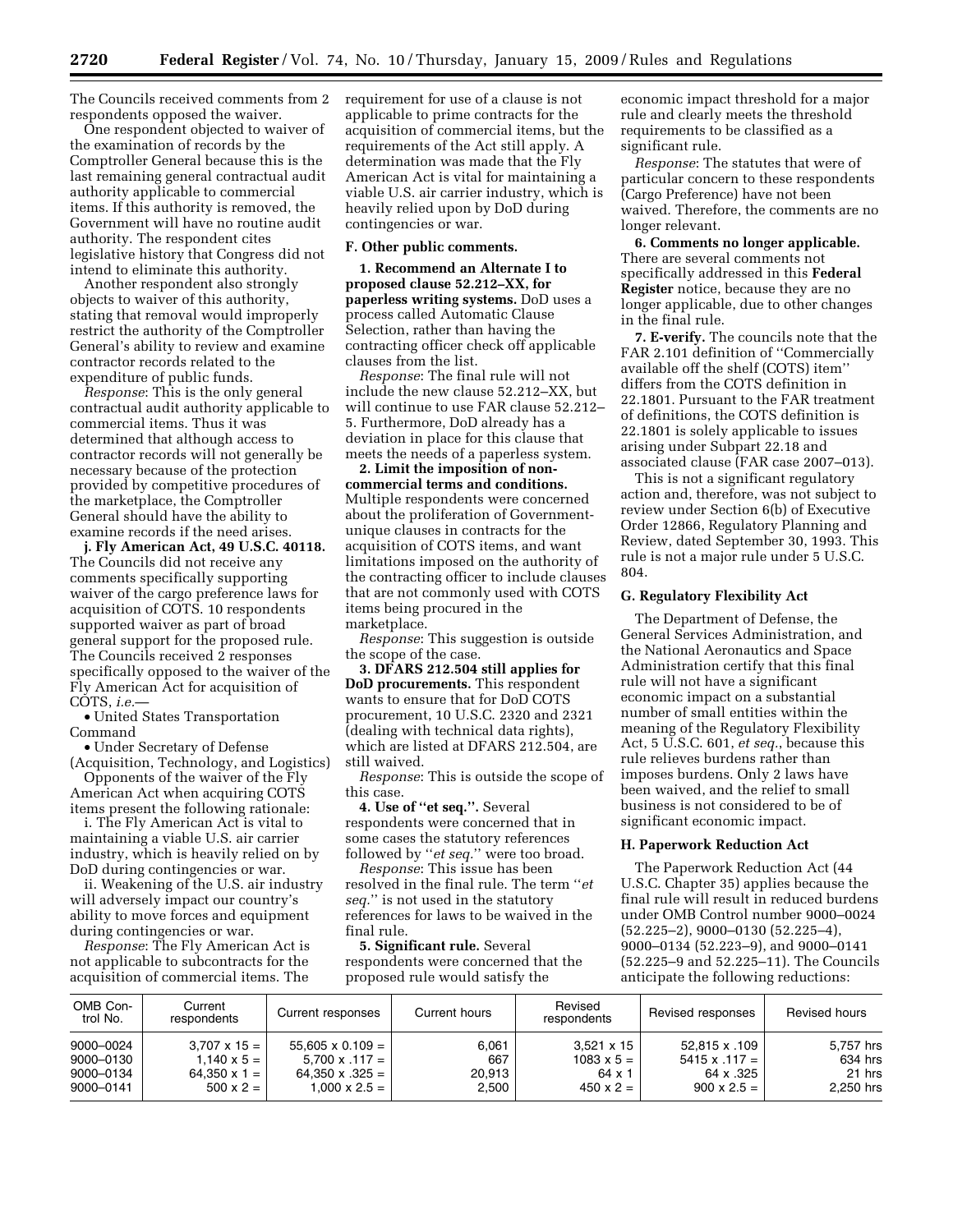A Paperwork Burden Act Change to pertinent existing burdens has been submitted to the Office of Management and Budget under 44 U.S.C. Chapter 35, *et seq.* 

### **List of Subjects in 48 CFR Parts 2, 3, 12, 23, 25, and 52**

Government procurement.

Dated: December 24, 2008

# **Edward Loeb,**

*Acting Director, Office of Acquisition Policy.* 

■ Therefore, DoD, GSA, and NASA amend 48 CFR parts 2, 3, 12, 23, 25, and 52 as set forth below:

■ 1. The authority citation for 48 CFR parts 2, 3, 12, 23, 25, and 52 continues to read as follows:

**Authority:** 40 U.S.C. 121(c); 10 U.S.C. chapter 137; and 42 U.S.C. 2473(c).

# **PART 2—DEFINITIONS OF WORDS AND TERMS**

■ 2. Amend section 2.101 in paragraph (b)(2) by adding, in alphabetical order, the definition ''Commercially available off-the-shelf (COTS) item'' to read as follows:

### **2.101 Definitions.**

\* \* \* \* \*

- (b) \* \* \*
- $(2) * * * *$

*Commercially available off-the-shelf (COTS) item* (1) Means any item of supply (including construction material) that is—

(i) A commercial item (as defined in paragraph (1) of the definition in this section);

(ii) Sold in substantial quantities in the commercial marketplace; and

(iii) Offered to the Government, under a contract or subcontract at any tier, without modification, in the same form in which it is sold in the commercial marketplace; and

(2) Does not include bulk cargo, as defined in section 3 of the Shipping Act of 1984 (46 U.S.C. App. 1702), such as agricultural products and petroleum products.

\* \* \* \* \*

### **PART 3—IMPROPER BUSINESS PRACTICES AND PERSONAL CONFLICTS OF INTEREST**

■ 3. Revise section 3.503-2 to read as follows:

#### **3.503–2 Contract clause.**

The contracting officer shall insert the clause at 52.203–6, Restrictions on Subcontractor Sales to the Government, in solicitations and contracts exceeding the simplified acquisition threshold, except when contracts are for the

acquisition of commercially available off-the-shelf items. For the acquisition of commercial items, the contracting officer shall use the clause with its Alternate I.

## **PART 12—ACQUISITION OF COMMERCIAL ITEMS**

■ 4. Add section 12.103 to read as follows:

### **12.103 Commercially available off-theshelf (COTS) items.**

COTS items are defined in 2.101. Unless indicated otherwise, all of the policies that apply to commercial items also apply to COTS. Section 12.505 lists the laws that are not applicable to COTS (in addition to 12.503 and 12.504); the components test of the Buy American Act, and the two recovered materials certifications in Subpart 23.4, do not apply to COTS.

### **12.301 [Amended]**

■ 5. Amend section 12.301 in the first sentence of paragraph (b)(4) by removing ''executive orders'' and adding ''Executive orders'' in its place; ■ 6. Revise the heading of Subpart 12.5 to read as follows.

# **Subpart 12.5—Applicability of Certain Laws to the Acquisition of Commercial Items and Commercially Available Off-The-Shelf Items**

■ 7. Revise section 12.500 to read as follows:

# **12.500 Scope of subpart.**

(a) As required by sections 34 and 35 of the Office of Federal Procurement Policy Act (41 U.S.C. 430 and 431), this subpart lists provisions of law that are not applicable to—

(1) Contracts for the acquisition of commercial items;

(2) Subcontracts, at any tier, for the acquisition of commercial items; and

(3) Contracts and subcontracts, at any tier, for the acquisition of COTS items.

(b) This subpart also lists provisions of law that have been amended to eliminate or modify their applicability to either contracts or subcontracts for the acquisition of commercial items. ■ 8. Amend section 12.502 by adding paragraph (c) to read as follows:

### **12.502 Procedures.**

\* \* \* \* \* (c) The FAR prescription for the provision or clause for each of the laws listed in 12.505 has been revised in the appropriate part to reflect its proper application to contracts and subcontracts for the acquisition of COTS items.

■ 9. Add section 12.505 to read as follows:

# **12.505 Applicability of certain laws to contracts for the acquisition of COTS items.**

COTS items are a subset of commercial items. Therefore, any laws listed in sections 12.503 and 12.504 are also inapplicable or modified in their applicability to contracts or subcontracts for the acquisition of COTS items. In addition, the following laws are not applicable to contracts for the acquisition of COTS items:

(a)(1) 41 U.S.C. 10a, portion of first sentence that reads ''substantially all from articles, materials, or supplies mined, produced, or manufactured, as the case may be, in the United States,'' Buy American Act—Supplies, component test (see 52.225–1 and 52.225–3).

(2) 41 U.S.C. 10b, portion of first sentence that reads ''substantially all from articles, materials, or supplies mined, produced, or manufactured, as the case may be, in the United States,'' Buy American Act—Construction Materials, component test (see 52.225– 9 and 52.225–11).

(b) 42 U.S.C. 6962(c)(3)(A), Certification and Estimate of Percentage of Recovered Material.

# **PART 23—ENVIRONMENT, ENERGY AND WATER EFFICIENCY, RENEWABLE ENERGY TECHNOLOGIES, OCCUPATIONAL SAFETY, AND DRUG-FREE WORKPLACE**

■ 10. Amend section 23.406 by revising the introductory text of paragraph (c); and removing from paragraph (d) ''Insert'' and adding ''Except for the acquisition of commercially available off-the-shelf items, insert'', in its place. The revised text reads as follows:

### **23.406 Solicitation provisions and contract clauses.**

\* \* \* \* \* (c) Except for the acquisition of commercially available off-the-shelf items, insert the provision at 52.223–4, Recovered Material Certification, in solicitations that—

\* \* \* \* \*

# **PART 25—FOREIGN ACQUISITION**

■ 11. Amend section 25.003 by revising the definitions ''Domestic construction material'' and ''Domestic end product'' to read as follows:

### **25.003 Definitions.**

\* \* \* \* \*

*Domestic construction material*  means—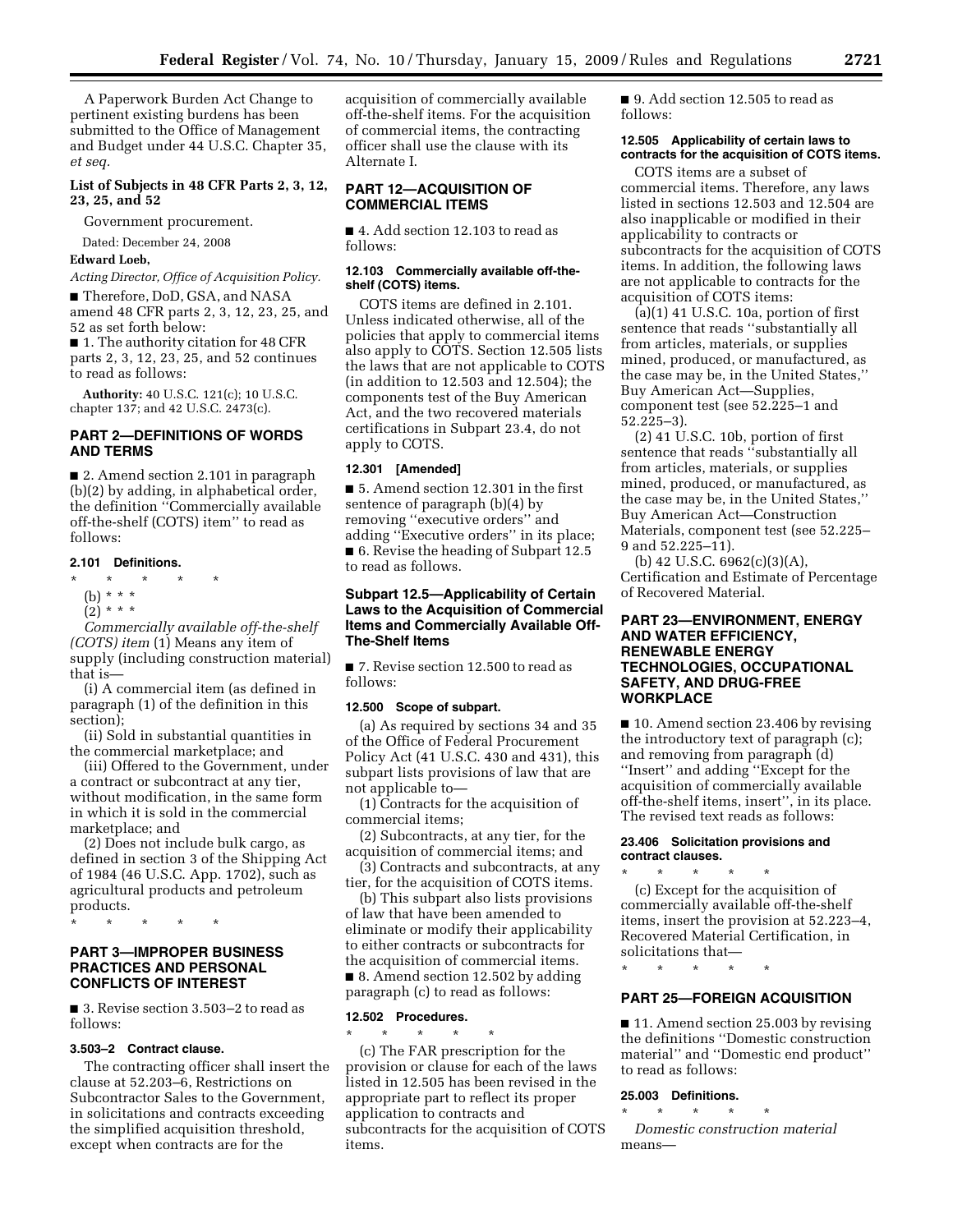(1) An unmanufactured construction material mined or produced in the United States;

(2) A construction material manufactured in the United States, if—

(i) The cost of its components mined, produced, or manufactured in the United States exceeds 50 percent of the cost of all its components. Components of foreign origin of the same class or kind for which nonavailability determinations have been made are treated as domestic; or

(ii) The construction material is a COTS item.

*Domestic end product* means—

(1) An unmanufactured end product mined or produced in the United States;

(2) An end product manufactured in the United States, if—

(i) The cost of its components mined, produced, or manufactured in the United States exceeds 50 percent of the cost of all its components. Components of foreign origin of the same class or kind as those that the agency determines are not mined, produced, or manufactured in sufficient and reasonably available commercial quantities of a satisfactory quality are treated as domestic. Scrap generated, collected, and prepared for processing in the United States is considered domestic; or

(ii) The end product is a COTS item. \* \* \* \* \*

■ 12. Revise section 25.100 to read as follows:

### **25.100 Scope of subpart.**

(a) This subpart implements—

(1) The Buy American Act (41 U.S.C. 10a - 10d);

(2) Executive Order 10582, December 17, 1954; and

(3) Waiver of the component test of the Buy American Act for acquisitions of commercially available off-the-shelf (COTS) items in accordance with 41 U.S.C 431.

(b) It applies to supplies acquired for use in the United States, including supplies acquired under contracts set aside for small business concerns, if—

(1) The supply contract exceeds the micro-purchase threshold; or

(2) The supply portion of a contract for services that involves the furnishing of supplies (*e.g.*, lease) exceeds the micro-purchase threshold.

■ 13. Amend section 25.101 by revising paragraph (a)(2) to read as follows:

#### **25.101 General.**

 $(a) * * * *$ 

(2) The cost of domestic components must exceed 50 percent of the cost of all the components. In accordance with 41 U.S.C. 431, this component test of the

Buy American Act has been waived for acquisitions of COTS items (see 12.505(a)).

\* \* \* \* \*

■ 14. Revise section 25.200 to read as follows:

# **25.200 Scope of subpart.**

(a) This subpart implements— (1) The Buy American Act (41 U.S.C. 10a - 10d);

(2) Executive Order 10582, December 17, 1954; and

(3) Waiver of the component test of the Buy American Act for acquisitions of commercially available off-the-shelf (COTS) items in accordance with 41 U.S.C. 431.

(b) It applies to contracts for the construction, alteration, or repair of any public building or public work in the United States.

# **PART 52—SOLICITATION PROVISIONS AND CONTRACT CLAUSES**

■ 15. Amend section 52.212–3 by—

- a. Revising the date of clause;
- b. Revising paragraph (f)(1); and

■ c. Revising paragraph (g)(1)(i) and the last sentence of paragraph (g)(1)(iii). The revised text reads as follows:

### **52.212–3 Offeror Representations and Certifications—Commercial Items.**

\* \* \* \* \* OFFEROR REPRESENTATIONS AND CERTIFICATIONS—COMMERCIAL ITEMS (FEB 2009)

### \* \* \* \* \* (f) \* \* \*

(1) The offeror certifies that each end product, except those listed in paragraph  $(f)(2)$  of this provision, is a domestic end product and that for other than COTS items, the offeror has considered components of unknown origin to have been mined, produced, or manufactured outside the United States. The offeror shall list as foreign end products those end products manufactured in the United States that do not qualify as domestic end products, *i.e.*, an end product that is not a COTS item and does not meet the component test in paragraph (2) of the definition of ''domestic end product.'' The terms "commercially available off-theshelf (COTS) item," "component," "domestic end product,'' ''end product,'' ''foreign end product,'' and ''United States'' are defined in the clause of this solicitation entitled ''Buy American Act—Supplies.''

\* \* \* \* \*

 $(g)(1)$  \* \* \*

(i) The offeror certifies that each end product, except those listed in paragraph  $(g)(1)(ii)$  or  $(g)(1)(iii)$  of this provision, is a domestic end product and that for other than COTS items, the offeror has considered components of unknown origin to have been mined, produced, or manufactured outside the United States. The terms ''Bahrainian or Moroccan end product,'' ''commercially

available off-the-shelf (COTS) item,'' ''component,'' ''domestic end product,'' ''end product,'' ''foreign end product,'' ''Free Trade Agreement country,'' ''Free Trade Agreement country end product,'' ''Israeli end product,'' and ''United States'' are defined in the clause of this solicitation entitled ''Buy American Act-Free Trade Agreements-Israeli Trade Act.''

\* \* \* \* \*

(iii) \* \* \* The offeror shall list as other foreign end products those end products manufactured in the United States that do not qualify as domestic end products, *i.e.*, an end product that is not a COTS item and does not meet the component test in paragraph (2) of the definition of ''domestic end product.''

\* \* \* \* \* (End of provision)

■ 16. Amend section 52.212–5 by revising the date of the clause and paragraph (b)(27); by removing from paragraph (b)(30) ''(June 2003)'' and adding ''(FEB 2009)'' in its place; and by removing from paragraph (b)(31)(i) ''(Aug 2007)'' and adding ''(FEB 2009)'' in its place. The revised text reads as follows:

### **52.212–5 Contract Terms and Conditions Required to Implement Statutes or Executive Orders—Commercial Items.**

\* \* \* \* \* CONTRACT TERMS AND CONDITIONS REQUIRED TO IMPLEMENT STATUTES OR EXECUTIVE ORDERS—COMMERCIAL ITEMS (FEB 2009)

\* \* \* \* \*  $(b)(27)(i)$  52.223-9, Estimate of Percentage of Recovered Material Content for EPA-Designated Items (May 2008) (42 U.S.C.  $6962(c)(3)(A)(ii)$ . (Not applicable to the acquisition of commercially available off-the-

shelf items.) ll (ii) Alternate I (May 2008) of 52.223– 9 (42 U.S.C. 6962(i)(2)(C)). (Not applicable to the acquisition of commercially available offthe-shelf items.)

\* \* \* \* \*

(End of clause)

### **52.213–4 [Amended]**

■ 17. Amend section 52.213–4 by removing from the clause heading ''(Dec 2008)'' and adding ''(FEB 2009)'' in its place; and by removing from paragraph  $(b)(1)(ix)$  "(June 2003)" and adding "(FEB 2009)" in its place.

■ 18. Amend section 52.225–1 by revising the date of the clause; by adding in paragraph (a), in alphabetical order, the definition ''Commercially available off-the-shelf (COTS) item'' and revising the definition ''Domestic end product''; and by revising paragraph (b) to read as follows:

**52.225–1 Buy American Act—Supplies.** 

\* \* \* \* \*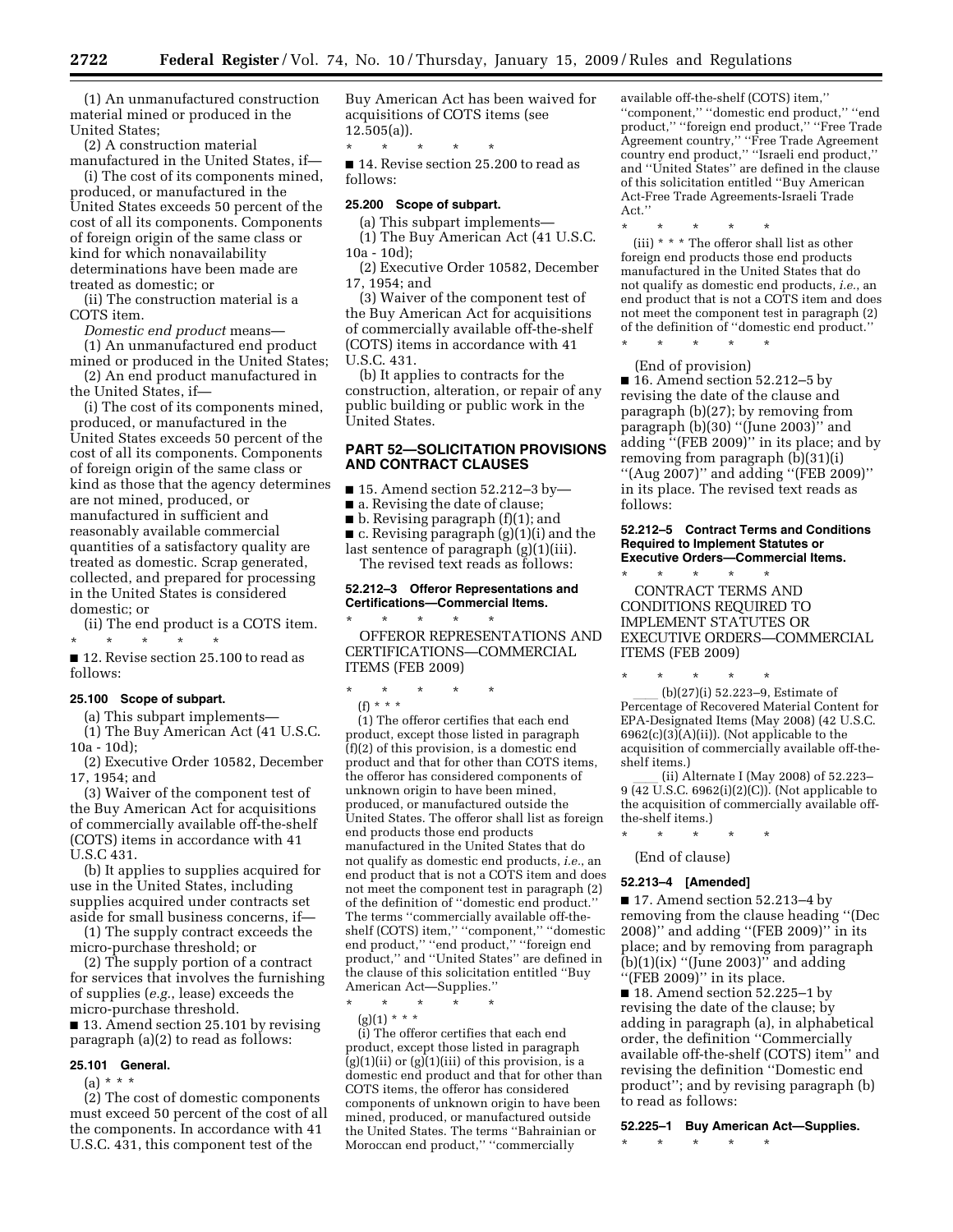### BUY AMERICAN ACT—SUPPLIES (FEB 2009)

(a) *Definitions*. \* \* \*

*Commercially available off-the-shelf (COTS) item*— (1) Means any item of supply (including construction material) that is—

(i) A commercial item (as defined in paragraph (1) of the definition at FAR 2.101); (ii) Sold in substantial quantities in the

commercial marketplace; and (iii) Offered to the Government, under a contract or subcontract at any tier, without modification, in the same form in which it is sold in the commercial marketplace; and

(2) Does not include bulk cargo, as defined in section 3 of the Shipping Act of 1984 (46 U.S.C. App. 1702), such as agricultural products and petroleum products.

\* \* \* \* \*

*Domestic end product* means— (1) An unmanufactured end product mined or produced in the United States;

(2) An end product manufactured in the United States, if—

(i) The cost of its components mined, produced, or manufactured in the United States exceeds 50 percent of the cost of all its components. Components of foreign origin of the same class or kind as those that the agency determines are not mined, produced, or manufactured in sufficient and reasonably available commercial quantities of a satisfactory quality are treated as domestic. Scrap generated, collected, and prepared for processing in the United States is considered domestic; or

(ii) The end product is a COTS item.

\* \* \* \* \* (b) The Buy American Act (41 U.S.C. 10a - 10d) provides a preference for domestic end products for supplies acquired for use in the United States. In accordance with 41 U.S.C. 431, the component test of the Buy American Act is waived for an end product that is a COTS item (See 12.505(a)(1)).

(End of clause) ■ 19. Amend section 52.225–2 by revising the date of the provision and paragraph (a) to read as follows:

\* \* \* \* \*

\* \* \* \* \*

#### **52.225–2 Buy American Act Certificate.**

BUY AMERICAN ACT CERTIFICATE (FEB 2009)

(a) The offeror certifies that each end product, except those listed in paragraph (b) of this provision, is a domestic end product and that for other than COTS items, the offeror has considered components of unknown origin to have been mined, produced, or manufactured outside the United States. The offeror shall list as foreign end products those end products manufactured in the United States that do not qualify as domestic end products, *i.e.*, an end product that is not a COTS item and does not meet the component test in paragraph (2) of the definition of ''domestic end product.'' The terms ''commercially available off-theshelf (COTS) item, '' ''component,'' ''domestic end product,'' ''end product,'' ''foreign end product,'' and ''United States''

are defined in the clause of this solicitation entitled ''Buy American Act—Supplies.'' \* \* \* \* \*

### (End of provision)

■ 20. Amend section 52.225–3 by revising the date of the clause; in paragraph (a), by adding, in alphabetical order, the definition ''Commercially available off-the-shelf (COTS) item'' and revising the definition ''Domestic end product''; and by revising paragraph (c) to read as follows:

### **52.225–3 Buy American Act—Free Trade Agreements—Israeli Trade Act.**

\* \* \* \* \*

BUY AMERICAN ACT—FREE TRADE AGREEMENTS—ISRAELI TRADE ACT (FEB 2009)

(a) *Definitions*. \* \* \*

\* \* \* \* \*

*Commercially available off-the-shelf (COTS) item*— (1) Means any item of supply (including construction material) that is— (i) A commercial item (as defined in

paragraph (1) of the definition at FAR 2.101);

(ii) Sold in substantial quantities in the commercial marketplace; and

(iii) Offered to the Government, under a contract or subcontract at any tier, without modification, in the same form in which it is sold in the commercial marketplace; and

(2) Does not include bulk cargo, as defined in section 3 of the Shipping Act of 1984 (46 U.S.C. App. 1702), such as agricultural products and petroleum products.

\* \* \* \* \* *Domestic end product* means—

(1) An unmanufactured end product mined or produced in the United States;

(2) An end product manufactured in the United States, if—

(i) The cost of its components mined, produced, or manufactured in the United States exceeds 50 percent of the cost of all its components. Components of foreign origin of the same class or kind as those that the agency determines are not mined, produced, or manufactured in sufficient and reasonably available commercial quantities of a satisfactory quality are treated as domestic. Scrap generated, collected, and prepared for processing in the United States is considered domestic; or

(ii) The end product is a COTS item.

\* \* \* \* \* (c) *Delivery of end products*. The Buy American Act (41 U.S.C. 10a - 10d) provides a preference for domestic end products for supplies acquired for use in the United States. In accordance with 41 U.S.C. 431, the component test of the Buy American Act is waived for an end product that is a COTS item (See 12.505(a)(1)). In addition, the Contracting Officer has determined that FTAs (except the Bahrain and Morocco FTAs) and the Israeli Trade Act apply to this acquisition. Unless otherwise specified, these trade agreements apply to all items in the Schedule. The Contractor shall deliver under this contract only domestic end products except to the extent that, in its offer, it specified delivery of foreign end products in

the provision entitled ''Buy American Act— Free Trade Agreements—Israeli Trade Act Certificate.'' If the Contractor specified in its offer that the Contractor would supply a Free Trade Agreement country end product (other than a Bahrainian or Moroccan end product) or an Israeli end product, then the Contractor shall supply a Free Trade Agreement country end product (other than a Bahrainian or Moroccan end product), an Israeli end product or, at the Contractor's option, a domestic end product.

\* \* \* \* \*

(End of clause) ■ 21. Amend section 52.225–4 by revising the date of the provision and paragraphs (a) and (c) to read as follows:

### **52.225–4 Buy American Act—Free Trade Agreements—Israeli Trade Act Certificate.**

\* \* \* \* \* BUY AMERICAN ACT—FREE TRADE AGREEMENTS—ISRAELI TRADE ACT CERTIFICATE (FEB 2009)

(a) The offeror certifies that each end product, except those listed in paragraph (b) or (c) of this provision, is a domestic end product and that for other than COTS items, the offeror has considered components of unknown origin to have been mined, produced, or manufactured outside the United States. The terms ''Bahrainian or Moroccan end product,'' ''commercially available off-the-shelf (COTS) item,'' ''component,'' ''domestic end product,'' ''end product,'' ''foreign end product,'' ''Free Trade Agreement country,'' ''Free Trade Agreement country end product,'' ''Israeli end product,'' and ''United States'' are defined in the clause of this solicitation entitled ''Buy American Act—Free Trade Agreements—Israeli Trade Act.''

\* \* \* \* \*

(c) The offeror shall list those supplies that are foreign end products (other than those listed in paragraph (b) of this provision) as defined in the clause of this solicitation entitled ''Buy American Act—Free Trade Agreements—Israeli Trade Act.'' The offeror shall list as other foreign end products those end products manufactured in the United States that do not qualify as domestic end products, *i.e.*, an end product that is not a COTS item and does not meet the component test in paragraph (2) of the definition of ''domestic end product.''

Other Foreign End Products: **LINE ITEM NO. COUNTRY OF ORIGIN** 

llland and all little states and all little states of the state of the state of the state of the state of the llland and all little states and all little states of the state of the state of the state of the state of the

# [List as necessary]

\* \* \* \* \*

(End of provision) ■ 22. Amend section 52.225-9 by revising the date of the clause; in paragraph (a), by adding, in alphabetical order, the definition ''Commercially available off-the-shelf (COTS) item'' and revising the definition ''Domestic construction material''; and by revising paragraph (b)(1) to read as follows: